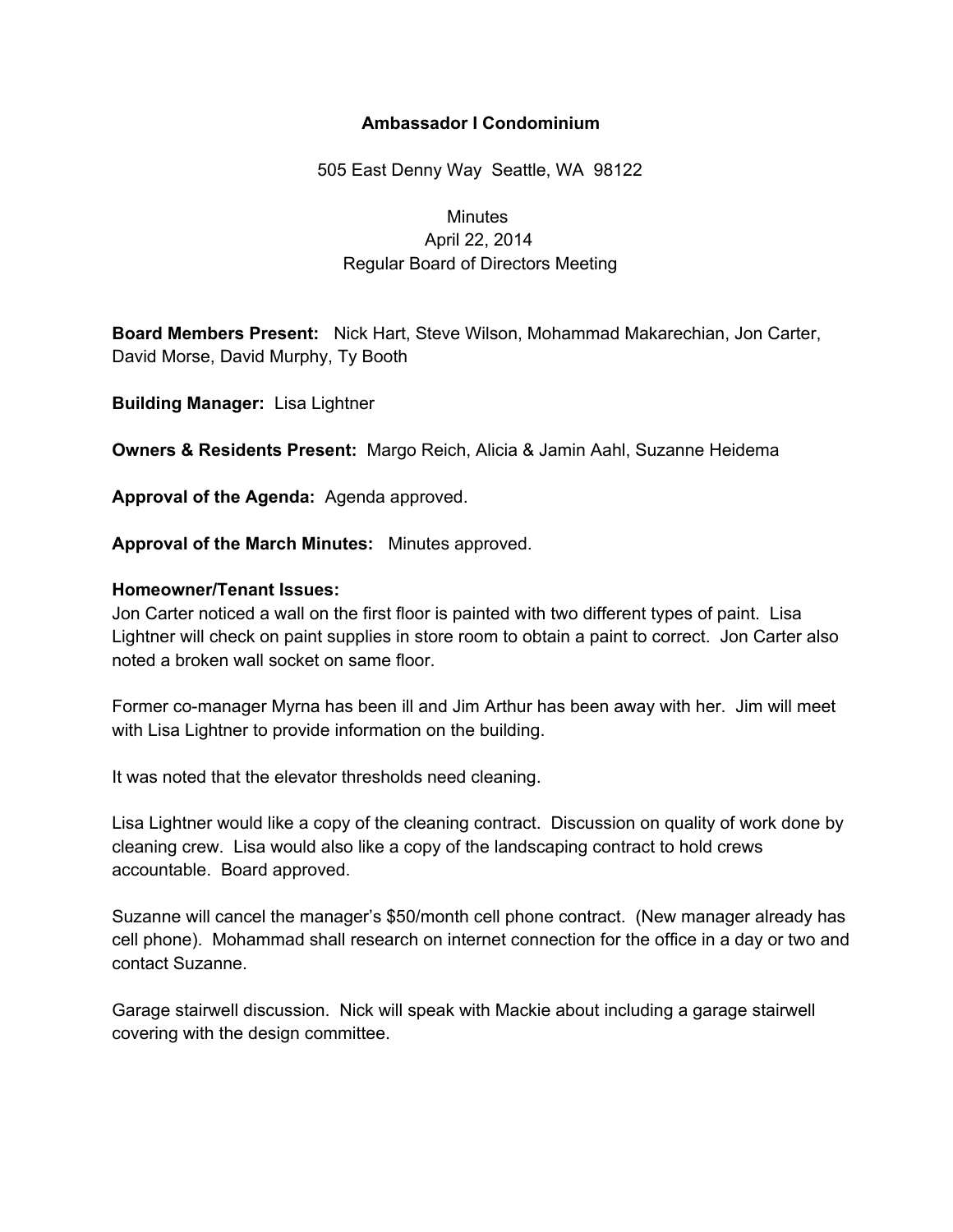## **Building Manager Report:**

The Ambassador I's new manager, Lisa Lightner, arrived prior to the board meeting for an informal "meet & greet" in the workout room. The manager came to the board meeting with copies of a manager's report. Directives were to become familiar with the building, replace the burned out lights, organizing keys & maintenance rooms, arrange to have hallway carpets cleaned. Issues reported were to fix cabin lights in elevator (fixed) and repair washer in laundry room (fixed). On-going project is the pressure washing of the stairwell and exterior. No concerns noted.

Residents have not yet contacted the manager. She is most accessible via email. Information to be posted/emailed.

Issues with the front door were discussed and explored.

## **Financial Report:**

Suzanne gave financial report. Revenue is ahead of budget. Expenses are under budget though there has not yet been carpet or window cleaning. These may be scheduled for May or June. Financials are in line with the budget. Discussion about location of building's finances & contracts if something were to come up with our accountant  $\sim$  Quickbook files are on a thumb drive.

## **Old Business:**

 Unit #506 noise complaint update: Situation has been resolved. Homeowners and tenant have worked with the board to mitigate noise which affected homeowner in unit below.

 Front porch tile: The association still needs to come up with a design and obtain bids. Bids obtained from former manager have not been located - Suzanne will try to obtain them. Jon Carter and Steve Wilson have offered to work on the front door issues (loose glass, door handle, condition).

- Internet connection for entry system: Mohammad & Suzanne are researching costs for an internet connection.

 Notice board updates: David Morse will have the approved March minutes posted after the board meeting.

- Maintenance progress/follow-up: Eric Schroeder was hired last month for part-time building maintenance. Work has begun on the east stairwell. Stairwell has been cleaned, scraped. There will be some concrete repair and repainting. Stairwell has not had much work done since conversion in 1991. Pressure washing of the exterior has begun. It was noted that the window wells on the Denny Way side of the building do not drain well. Motion made and approved to have drains cleared to prevent water intrusion into basement.